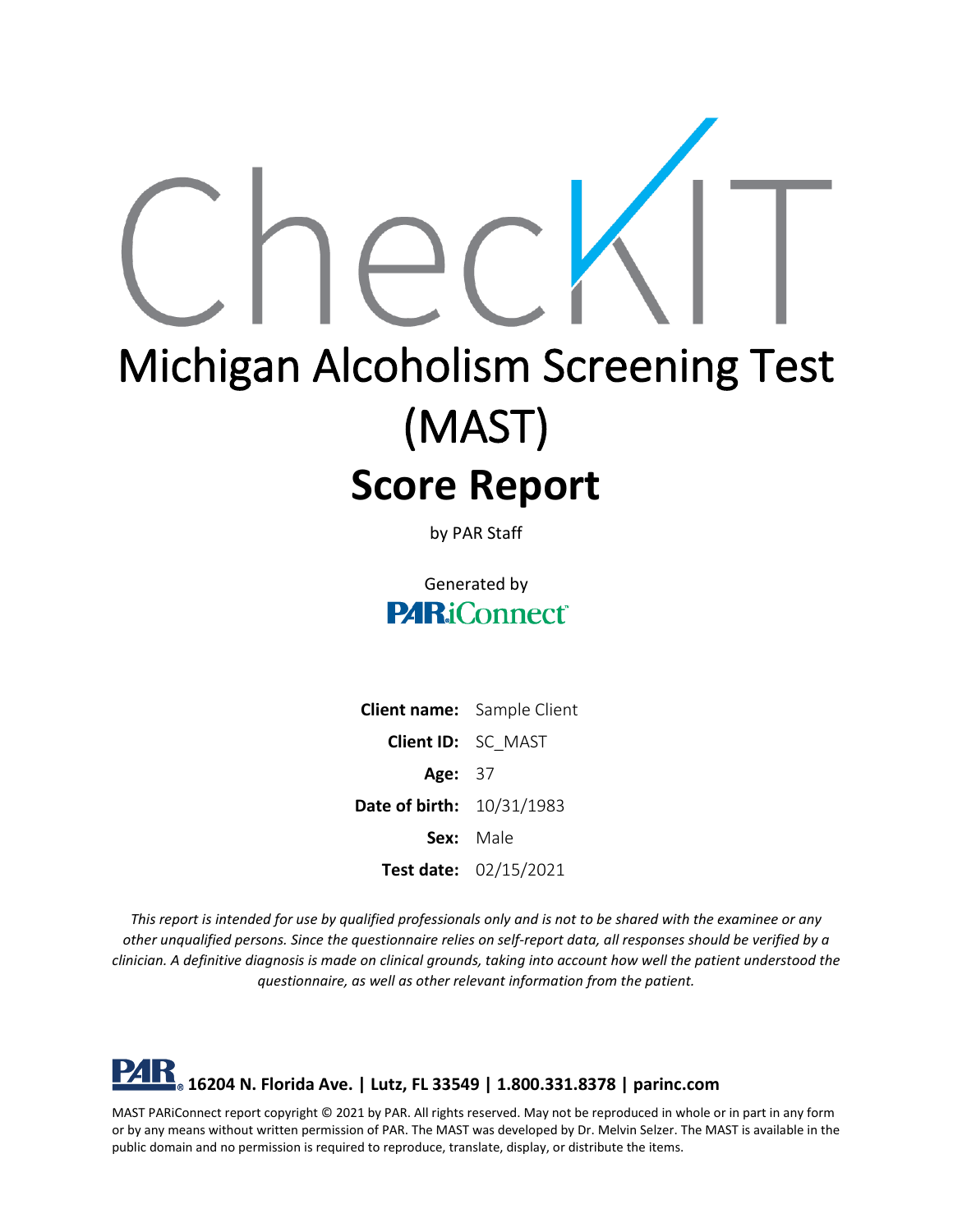# MAST Score Summary

| <b>Weighted Raw Score</b> | <b>Classification</b>             |
|---------------------------|-----------------------------------|
|                           | No alcohol use disorder indicated |

### Interpretation and Recommendation

Sample, a 37-year-old, completed the Michigan Alcoholism Screening Test (MAST) on 02/15/2021. The MAST is a 24-item, self-report screening instrument that assesses alcohol use and maladaptive alcohol-related behavior. A weighted raw score of 4 on the MAST does not indicate the presence of an alcohol use disorder. No further action is recommended.